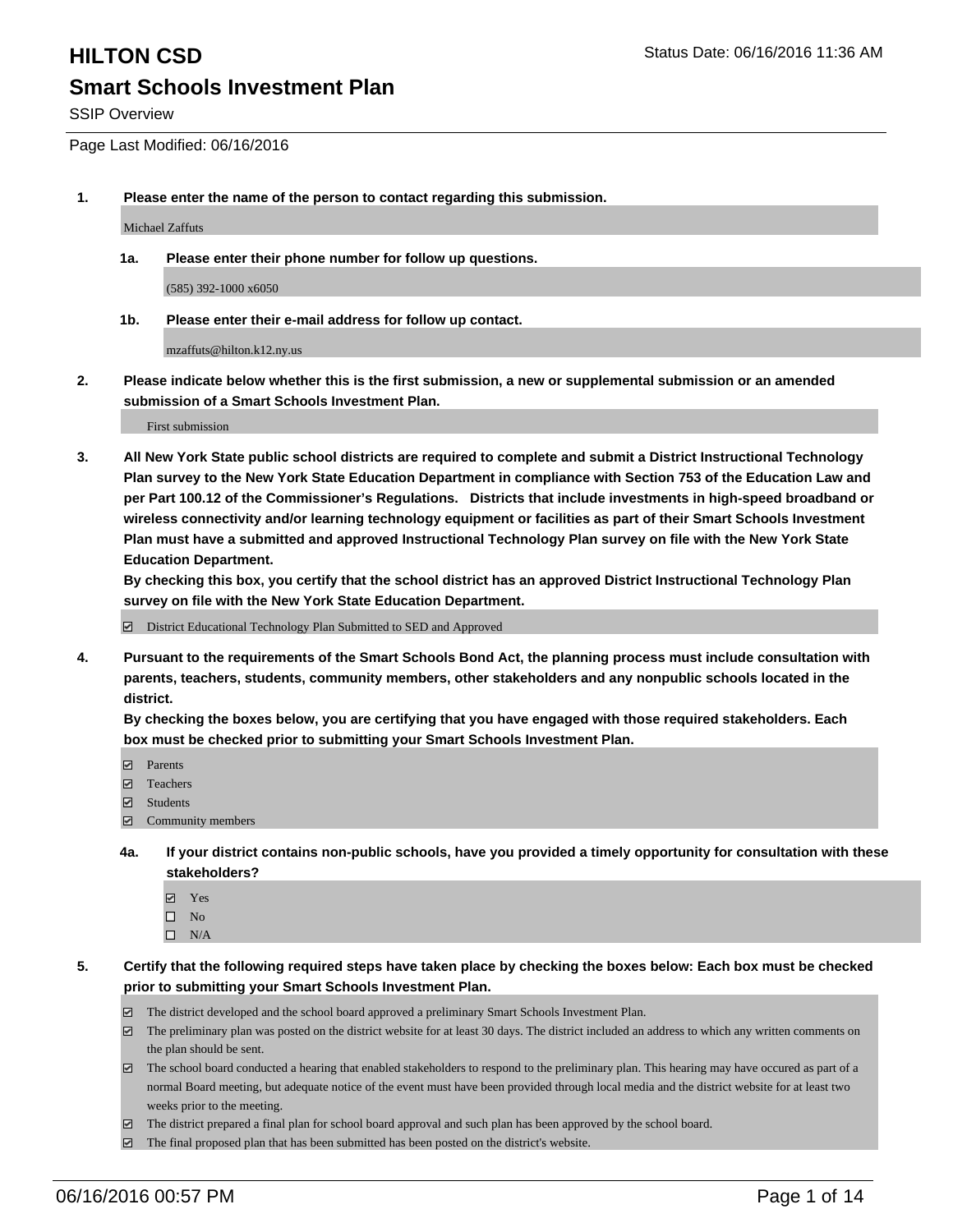SSIP Overview

Page Last Modified: 06/16/2016

**5a. Please upload the proposed Smart Schools Investment Plan (SSIP) that was posted on the district's website. Note that this should be different than your recently submitted Educational Technology Survey. The Final SSIP, as approved by the School Board, should also be posted on the website and remain there during the course of the projects contained therein.**

HCSD SSIP Final.pdf

**6. Please enter an estimate of the total number of students and staff that will benefit from this Smart Schools Investment Plan based on the cumulative projects submitted to date.**

2,000

**7. An LEA/School District may partner with one or more other LEA/School Districts to form a consortium to pool Smart Schools Bond Act funds for a project that meets all other Smart School Bond Act requirements. Each school district participating in the consortium will need to file an approved Smart Schools Investment Plan for the project and submit a signed Memorandum of Understanding that sets forth the details of the consortium including the roles of each respective district.**

 $\Box$  The district plans to participate in a consortium to partner with other school district(s) to implement a Smart Schools project.

**8. Please enter the name and 6-digit SED Code for each LEA/School District participating in the Consortium.**

| <b>Partner LEA/District</b> | ISED BEDS Code |
|-----------------------------|----------------|
| (No Response)               | (No Response)  |

**9. Please upload a signed Memorandum of Understanding with all of the participating Consortium partners.**

(No Response)

**10. Your district's Smart Schools Bond Act Allocation is:**

\$2,995,226

**11. Enter the budget sub-allocations by category that you are submitting for approval at this time. If you are not budgeting SSBA funds for a category, please enter 0 (zero.) If the value entered is \$0, you will not be required to complete that survey question.**

|                                       | Sub-         |
|---------------------------------------|--------------|
|                                       | Allocations  |
| School Connectivity                   | 1,598,239    |
| Connectivity Projects for Communities | O            |
| Classroom Technology                  |              |
| Pre-Kindergarten Classrooms           |              |
| Replace Transportable Classrooms      |              |
| High-Tech Security Features           | 941,817      |
| Totals:                               | 2,540,056.00 |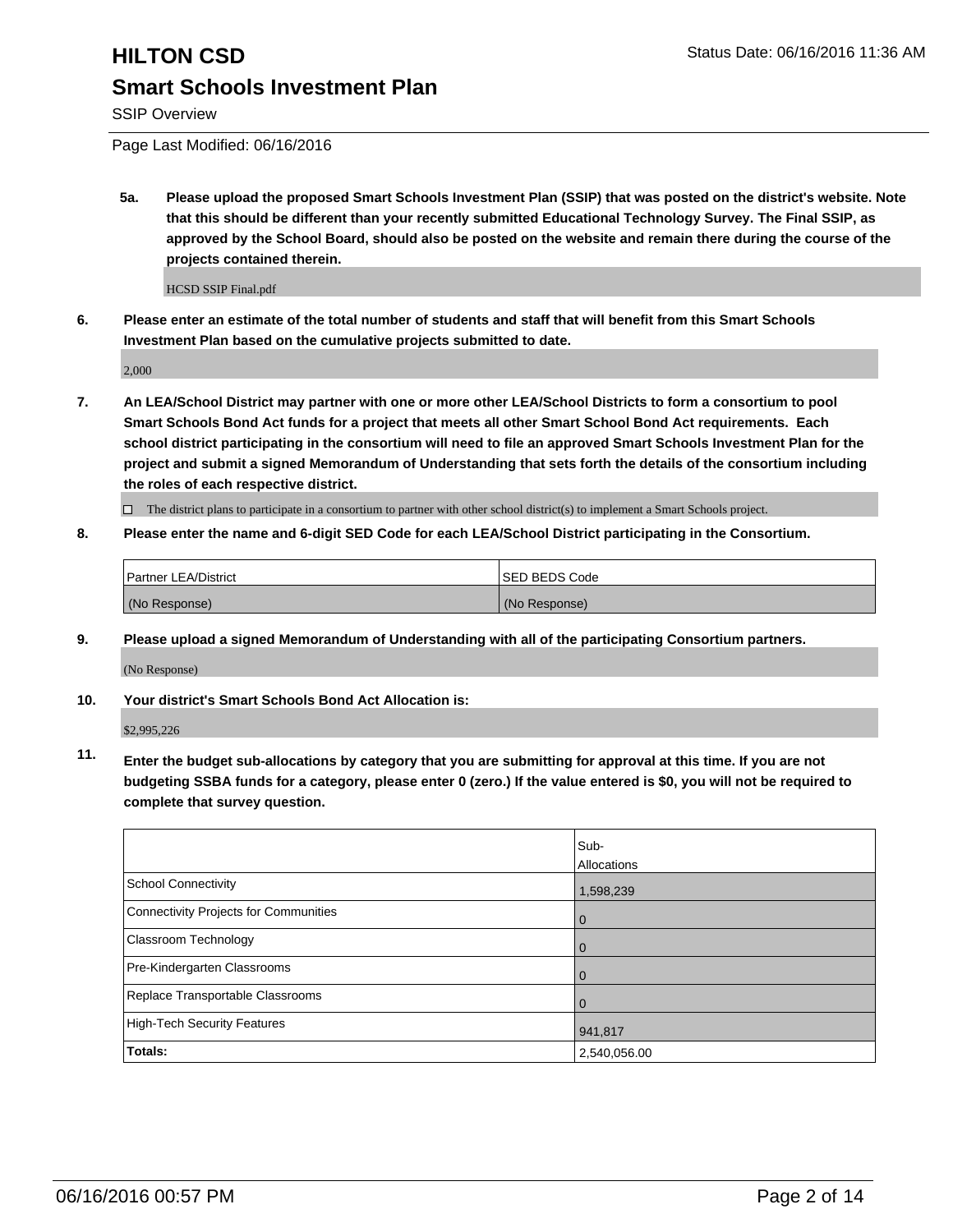School Connectivity

Page Last Modified: 06/16/2016

- **1. In order for students and faculty to receive the maximum benefit from the technology made available under the Smart Schools Bond Act, their school buildings must possess sufficient connectivity infrastructure to ensure that devices can be used during the school day. Smart Schools Investment Plans must demonstrate that:**
	- **sufficient infrastructure that meets the Federal Communications Commission's 100 Mbps per 1,000 students standard currently exists in the buildings where new devices will be deployed, or**
	- **is a planned use of a portion of Smart Schools Bond Act funds, or**
	- **is under development through another funding source.**

**Smart Schools Bond Act funds used for technology infrastructure or classroom technology investments must increase the number of school buildings that meet or exceed the minimum speed standard of 100 Mbps per 1,000 students and staff within 12 months. This standard may be met on either a contracted 24/7 firm service or a "burstable" capability. If the standard is met under the burstable criteria, it must be:**

**1. Specifically codified in a service contract with a provider, and**

**2. Guaranteed to be available to all students and devices as needed, particularly during periods of high demand, such as computer-based testing (CBT) periods.**

**Please describe how your district already meets or is planning to meet this standard within 12 months of plan submission.**

We currently exceed the Federal Communications Commission minimum speed standard of 100Mbps per 1,000 students in each school setting.

- **1a. If a district believes that it will be impossible to meet this standard within 12 months, it may apply for a waiver of this requirement, as described on the Smart Schools website. The waiver must be filed and approved by SED prior to submitting this survey.**
	- $\Box$  By checking this box, you are certifying that the school district has an approved waiver of this requirement on file with the New York State Education Department.

### **2. Connectivity Speed Calculator (Required)**

|                         | Number of<br>Students | Multiply by<br>100 Kbps | Divide by 1000 Current Speed<br>Ito Convert to<br>Required<br> Speed in Mb | in Mb | Expected<br>Speed to be<br>Attained Within Required<br>12 Months | <b>Expected Date</b><br>lWhen<br>Speed Will be<br><b>Met</b> |
|-------------------------|-----------------------|-------------------------|----------------------------------------------------------------------------|-------|------------------------------------------------------------------|--------------------------------------------------------------|
| <b>Calculated Speed</b> | 4.800                 | 480,000                 | 480                                                                        | 1000  | 1000                                                             | Current                                                      |

### **3. Briefly describe how you intend to use Smart Schools Bond Act funds for high-speed broadband and/or wireless connectivity projects in school buildings.**

The Hilton Central School District intends to use SSBA funds for high-speed broadband and wireless connectivity projects in all school buildings. We plan to build a state of the art wireless network at all schools. We intend to build out our network using a density model that can accommodate a personal learning device for all students grades 5-12. We have already allocated the funding for the devices using our local dollars and over the next three to five school years we plan to use SSBA funds to build out the network infrastructure. We believe it is our responsibility to bulk up the network enough that bandwidth and traffic limitations do not impede instructional goals. We will accomplish this by purchasing new equipment, including indoor and outdoor access points, switches, power supplies, and other equipment needed to add capacity to the network.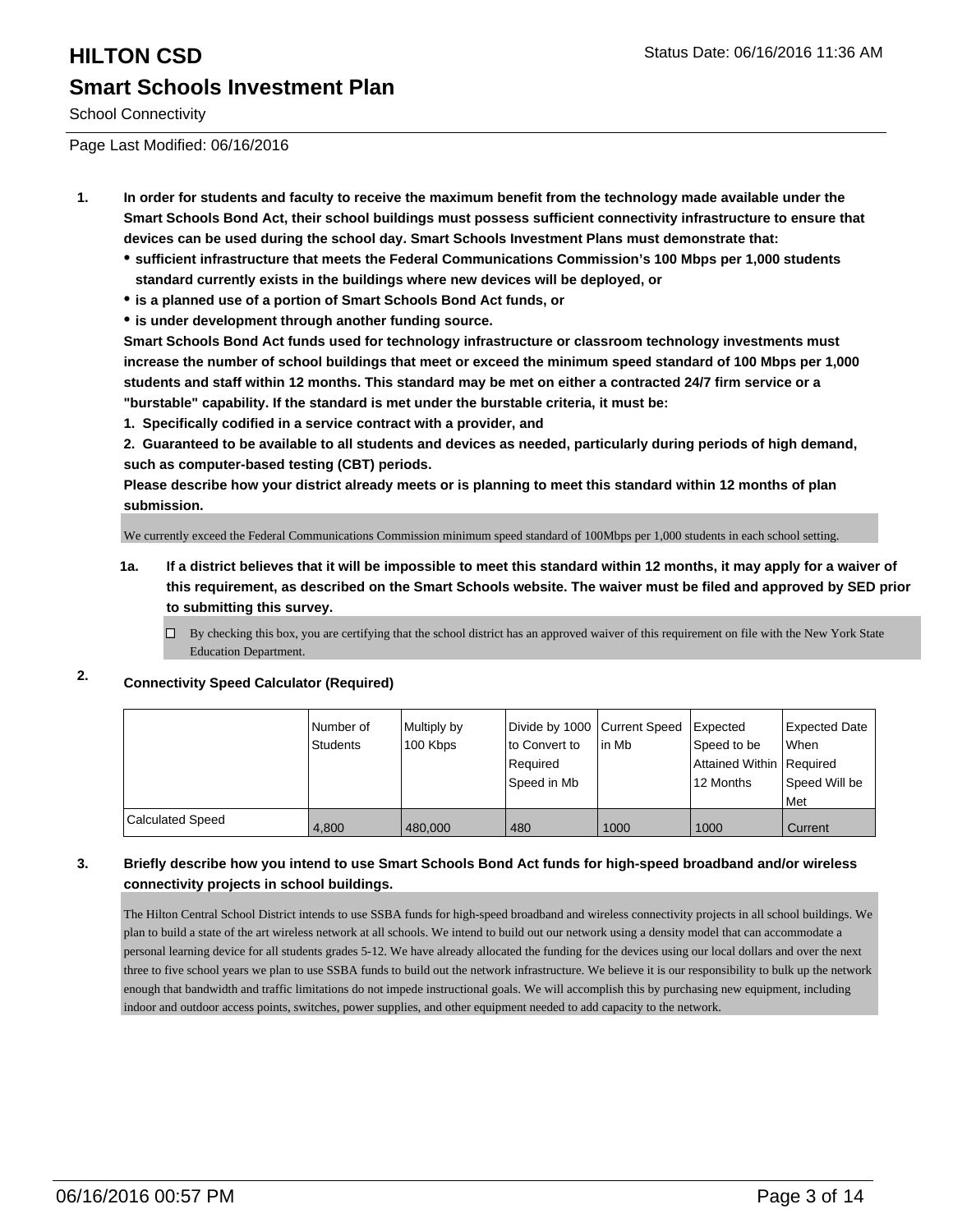# **HILTON CSD Status Date: 06/16/2016 11:36 AM Smart Schools Investment Plan**

School Connectivity

Page Last Modified: 06/16/2016

**4. Briefly describe the linkage between the district's District Instructional Technology Plan and the proposed projects. (There should be a link between your response to this question and your response to Question 1 in Part E. Curriculum and Instruction "What are the district's plans to use digital connectivity and technology to improve teaching and learning?)**

Differentiated instruction is at the core of the HCSD Instructional Framework. We believe that personal technology is the avenue to provide students with an individualized experience. As such Hilton is in the midst of a personalized learning initiative, which started in 2012. We have spent the majority of the past two school years researching a framework to support teachers with their 1:1 integration. We have decided to synthesize the SAMR model and the ISTE student standards to support teachers with differentiated instruction (via personal technology). There is a strong link between our proposed Smart Schools Investment Plan projects and our Instructional Technology Plan. We are prioritizing capable infrastructure from 2015-19 in order to bolster the opportunities (streaming video, distance learning, real-time collaboration and feedback) and minimize the roadblocks (buffering, loading, network congestion) that are possible when thousands of students use personal technology daily on the district network. Our infrastructure upgrade will touch every learning environment that students encounter each day. If we expect teachers to take risks and integrate personal instructional technology to its fullest potential (via SAMR and ISTE student standards), we need to have capable network infrastructure. For more information on both the instructional and infrastructure goals, please see the HCSD Instructional Technology Plan at this link: http://hilton.k12.ny.us/info/SmartSchools.htm

**5. If the district wishes to have students and staff access the Internet from wireless devices within the school building, or in close proximity to it, it must first ensure that it has a robust Wi-Fi network in place that has sufficient bandwidth to meet user demand.**

#### **Please describe how you have quantified this demand and how you plan to meet this demand.**

Hilton now considers wireless a mission-critical service. With our personalized learning initiative in place and growing, progressive instruction requires a robust wireless system. The current system in Hilton was designed when coverage was the main concern. Now, client density is the primary need. With thirty 1:1 devices, thirty personal devices, and thirty laptops classrooms have the potential to see ninety clients simultaneously. This figure is on the extremely dense end of the spectrum and was quantified using class roster size, 1:1 distribution, shared cart distribution, and student survey data. We believe we need to be prepared to handle this density and provide a seamless wireless experience. As such, the central focus of this investment plan is rebuilding the school district wireless network to accommodate this density.

For the first phase of the work, we plan to contract with an expert wireless engineer (Devin Akin from Divergent Dynamics) to complete the network design using Ekahau software. This work has already begun at our middle school and we used his preliminary survey work to quantify the demand and build out the network there in the summer of 2015. In other words, the district model is in place. For the work included in this plan, the expert will do this for the other schools by coming to the district, scaling each building, testing signal, and doing a spectrum analysis that includes all specifications included with a wireless network design. We will receive reports for each of the schools that will quantify the demand for each of them. With this information we will begin the second phase, which is the actual build out.

We will work in conjunction with a local network systems company to complete the build out using the design reports. This includes configuring switches, hanging access points, and testing signal across the schools. All of the cabling work and access point hanging will be done via contract with a local company. Our district technical staff will handle the appropriate configurations. We will likely test the new design collaboratively.

**6. As indicated on Page 5 of the guidance, the Office of Facilities Planning will have to conduct a preliminary review of all capital projects, including connectivity projects.**

| Project Number     |  |
|--------------------|--|
| 261101-06-7999-004 |  |
|                    |  |

**7. Certain high-tech security and connectivity infrastructure projects may be eligible for an expedited review process as determined by the Office of Facilities Planning.**

**Was your project deemed eligible for streamlined review?**

No

**8. Include the name and license number of the architect or engineer of record.**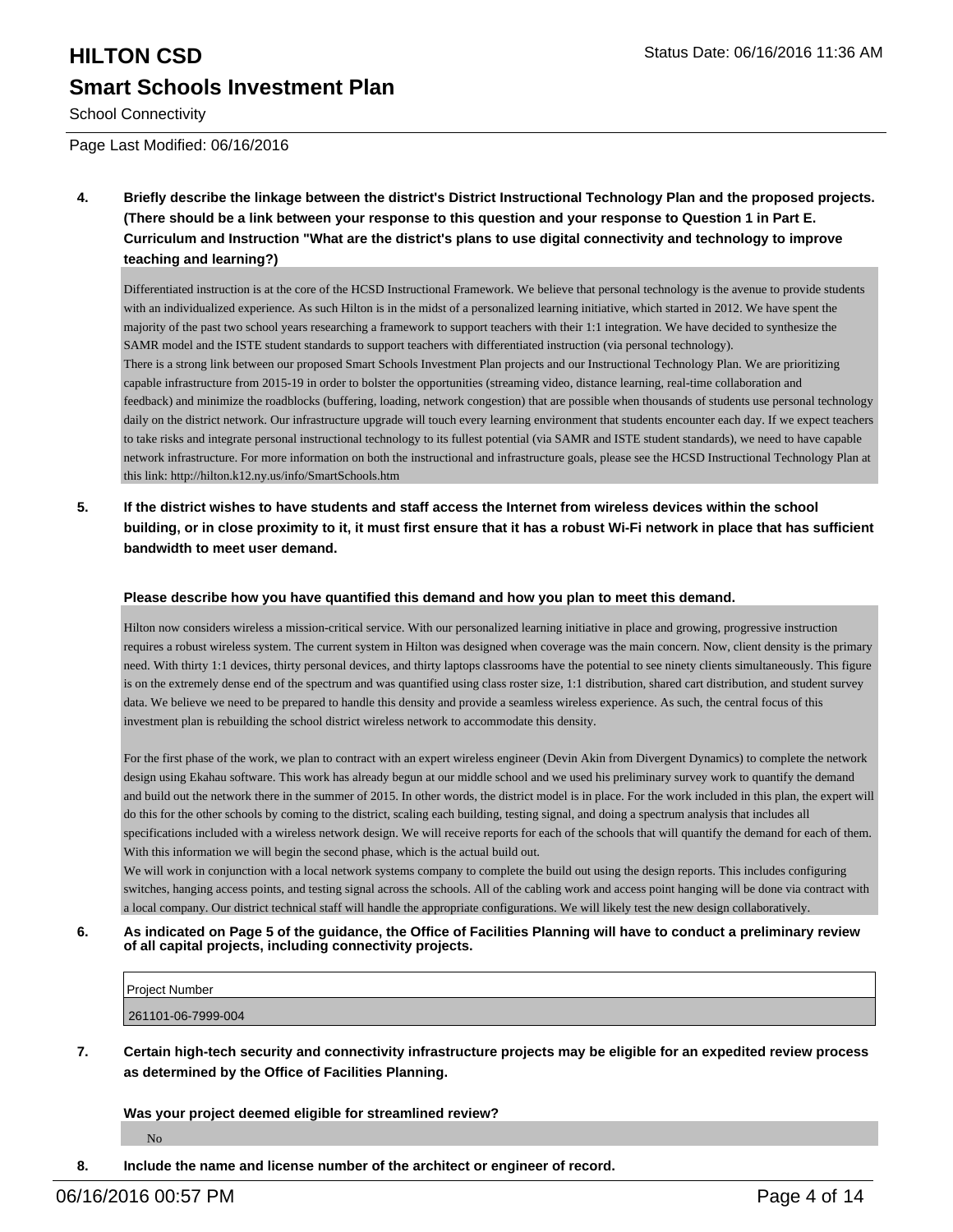School Connectivity

Page Last Modified: 06/16/2016

| Name          | License Number |
|---------------|----------------|
| (No Response) | (No Response)  |

### **9. If you are submitting an allocation for School Connectivity complete this table. Note that the calculated Total at the bottom of the table must equal the Total allocation for this category that you entered in the SSIP Overview overall budget.**

|                                                   | Sub-         |
|---------------------------------------------------|--------------|
|                                                   | Allocation   |
| Network/Access Costs                              | 908,660      |
| <b>Outside Plant Costs</b>                        | $\bf{0}$     |
| <b>School Internal Connections and Components</b> | 474,000      |
| Professional Services                             | 86,000       |
| Testing                                           | $\bf{0}$     |
| Other Upfront Costs                               | 0            |
| Other Costs                                       | 129,579      |
| Totals:                                           | 1,598,239.00 |

| Select the allowable expenditure | Item to be purchased | Quantity      | Cost per Item | <b>Total Cost</b> |
|----------------------------------|----------------------|---------------|---------------|-------------------|
| type.                            |                      |               |               |                   |
| Repeat to add another item under |                      |               |               |                   |
| each type.                       |                      |               |               |                   |
| (No Response)                    | (No Response)        | (No Response) | (No Response) | (No Response)     |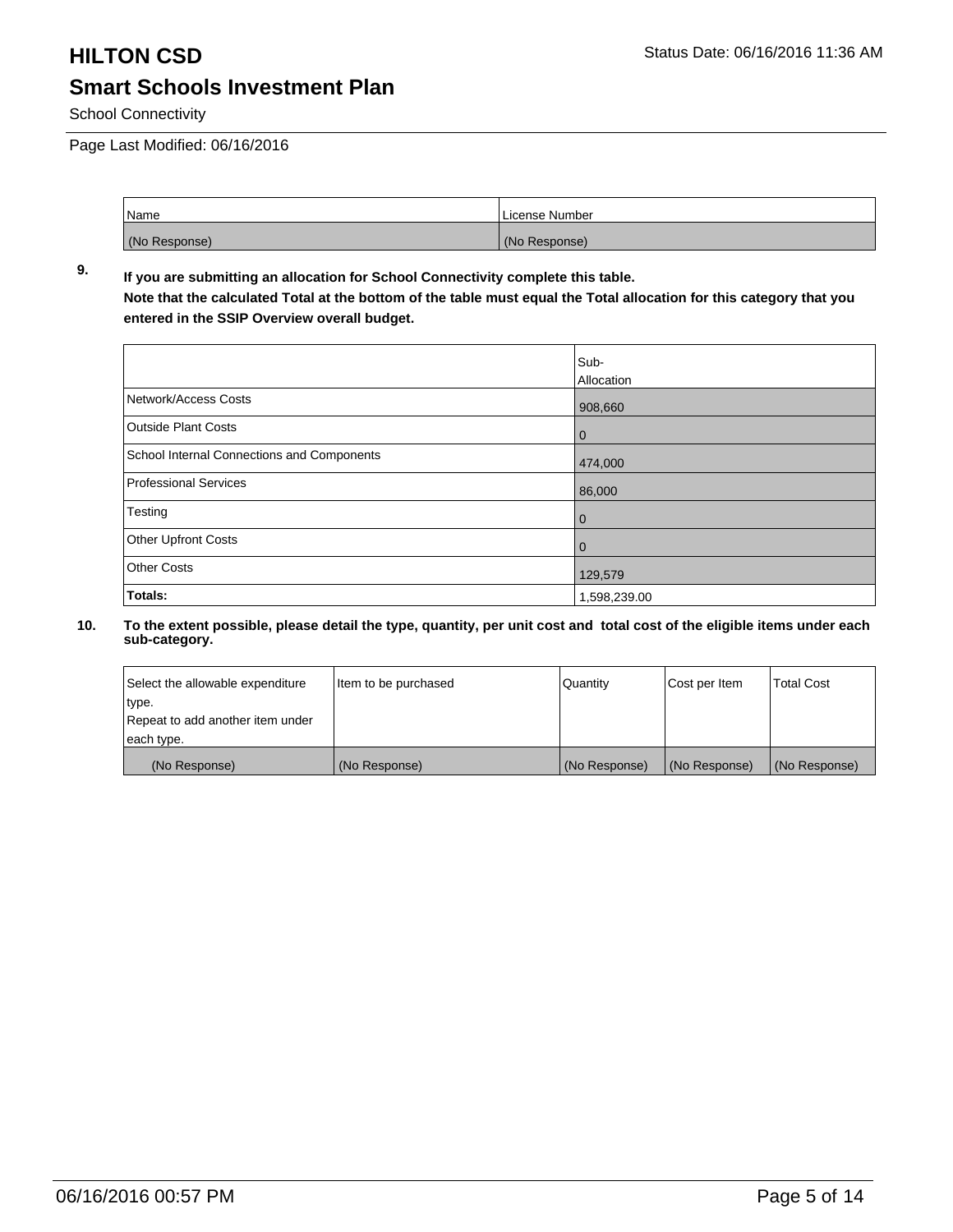Community Connectivity (Broadband and Wireless)

Page Last Modified: 06/15/2016

**1. Briefly describe how you intend to use Smart Schools Bond Act funds for high-speed broadband and/or wireless connectivity projects in the community.**

(No Response)

**2. Please describe how the proposed project(s) will promote student achievement and increase student and/or staff access to the Internet in a manner that enhances student learning and/or instruction outside of the school day and/or school building.**

(No Response)

**3. Community connectivity projects must comply with all the necessary local building codes and regulations (building and related permits are not required prior to plan submission).**

 $\Box$  I certify that we will comply with all the necessary local building codes and regulations.

**4. Please describe the physical location of the proposed investment.**

(No Response)

**5. Please provide the initial list of partners participating in the Community Connectivity Broadband Project, along with their Federal Tax Identification (Employer Identification) number.**

| Project Partners | I Federal ID # |
|------------------|----------------|
| (No Response)    | (No Response)  |

**6. If you are submitting an allocation for Community Connectivity, complete this table.**

**Note that the calculated Total at the bottom of the table must equal the Total allocation for this category that you entered in the SSIP Overview overall budget.**

|                                    | Sub-Allocation |
|------------------------------------|----------------|
| Network/Access Costs               | (No Response)  |
| <b>Outside Plant Costs</b>         | (No Response)  |
| <b>Tower Costs</b>                 | (No Response)  |
| <b>Customer Premises Equipment</b> | (No Response)  |
| Professional Services              | (No Response)  |
| Testing                            | (No Response)  |
| <b>Other Upfront Costs</b>         | (No Response)  |
| Other Costs                        | (No Response)  |
| Totals:                            |                |

| Select the allowable expenditure | Item to be purchased | Quantity      | Cost per Item | <b>Total Cost</b> |
|----------------------------------|----------------------|---------------|---------------|-------------------|
| type.                            |                      |               |               |                   |
| Repeat to add another item under |                      |               |               |                   |
| each type.                       |                      |               |               |                   |
| (No Response)                    | (No Response)        | (No Response) | (No Response) | (No Response)     |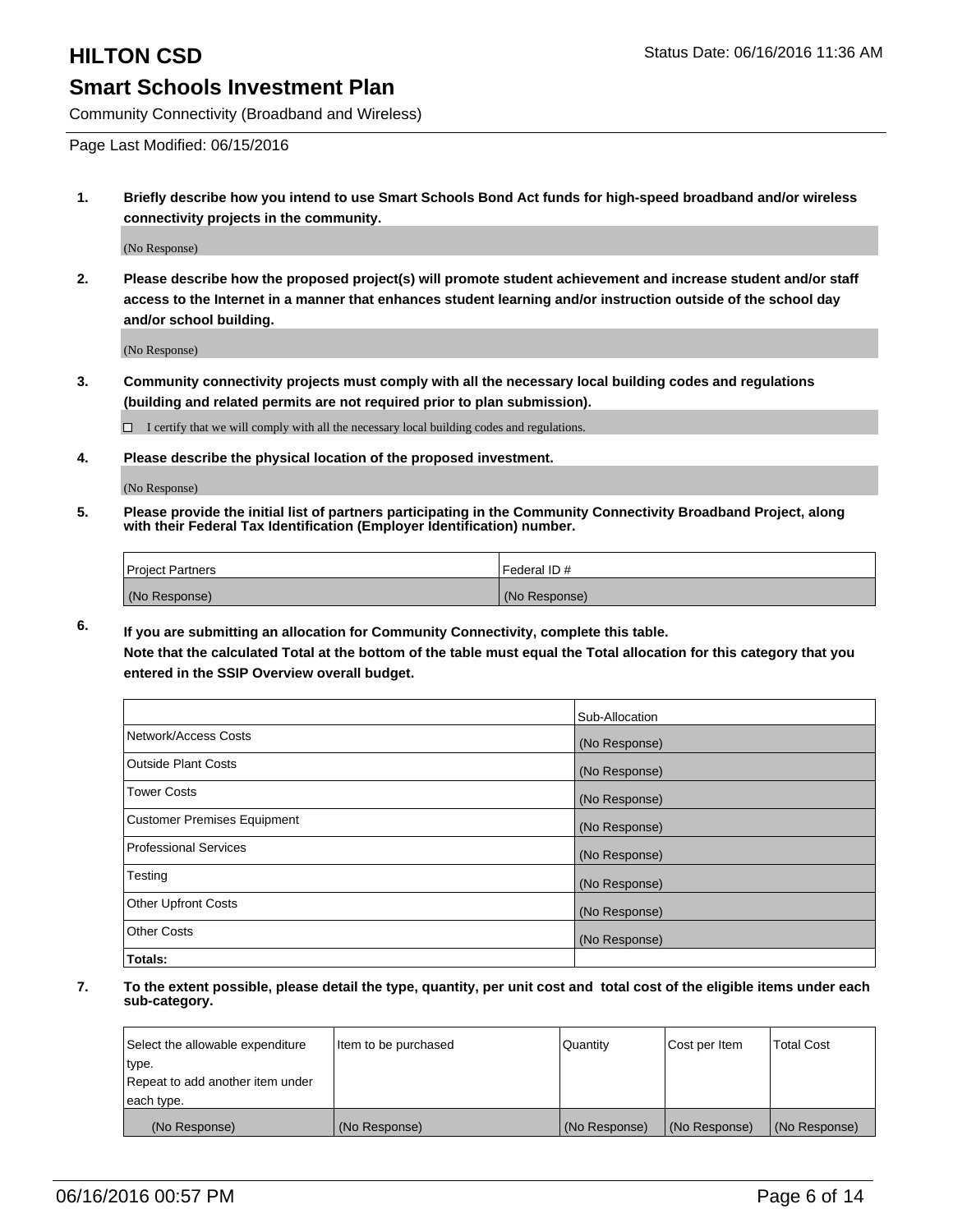Classroom Learning Technology

Page Last Modified: 05/05/2016

**1. In order for students and faculty to receive the maximum benefit from the technology made available under the Smart Schools Bond Act, their school buildings must possess sufficient connectivity infrastructure to ensure that devices can be used during the school day. Smart Schools Investment Plans must demonstrate that sufficient infrastructure that meets the Federal Communications Commission's 100 Mbps per 1,000 students standard currently exists in the buildings where new devices will be deployed, or is a planned use of a portion of Smart Schools Bond Act funds, or is under development through another funding source.**

**Smart Schools Bond Act funds used for technology infrastructure or classroom technology investments must increase the number of school buildings that meet or exceed the minimum speed standard of 100 Mbps per 1,000 students and staff within 12 months. This standard may be met on either a contracted 24/7 firm service or a "burstable" capability. If the standard is met under the burstable criteria, it must be:**

**1. Specifically codified in a service contract with a provider, and**

**2. Guaranteed to be available to all students and devices as needed, particularly during periods of high demand, such as computer-based testing (CBT) periods.**

**Please describe how your district already meets or is planning to meet this standard within 12 months of plan submission.**

(No Response)

- **1a. If a district believes that it will be impossible to meet this standard within 12 months, it may apply for a waiver of this requirement, as described on the Smart Schools website. The waiver must be filed and approved by SED prior to submitting this survey.**
	- $\Box$  By checking this box, you are certifying that the school district has an approved waiver of this requirement on file with the New York State Education Department.
- **2. Connectivity Speed Calculator (Required)**

|                         | l Number of<br>Students | Multiply by<br>100 Kbps | Divide by 1000 Current Speed<br>to Convert to<br>l Reauired<br>Speed in Mb | lin Mb           | Expected<br>Speed to be<br>Attained Within   Required<br>12 Months | Expected Date<br>l When<br>Speed Will be<br>l Met |
|-------------------------|-------------------------|-------------------------|----------------------------------------------------------------------------|------------------|--------------------------------------------------------------------|---------------------------------------------------|
| <b>Calculated Speed</b> | (No<br>Response)        | (No Response)           | (No<br>Response)                                                           | (No<br>Response) | (No<br>Response)                                                   | (No<br>Response)                                  |

**3. If the district wishes to have students and staff access the Internet from wireless devices within the school building, or in close proximity to it, it must first ensure that it has a robust Wi-Fi network in place that has sufficient bandwidth to meet user demand.**

**Please describe how you have quantified this demand and how you plan to meet this demand.**

(No Response)

**4. All New York State public school districts are required to complete and submit an Instructional Technology Plan survey to the New York State Education Department in compliance with Section 753 of the Education Law and per Part 100.12 of the Commissioner's Regulations.**

**Districts that include educational technology purchases as part of their Smart Schools Investment Plan must have a submitted and approved Instructional Technology Plan survey on file with the New York State Education Department.**

By checking this box, you are certifying that the school district has an approved Instructional Technology Plan survey on file with the New York State Education Department.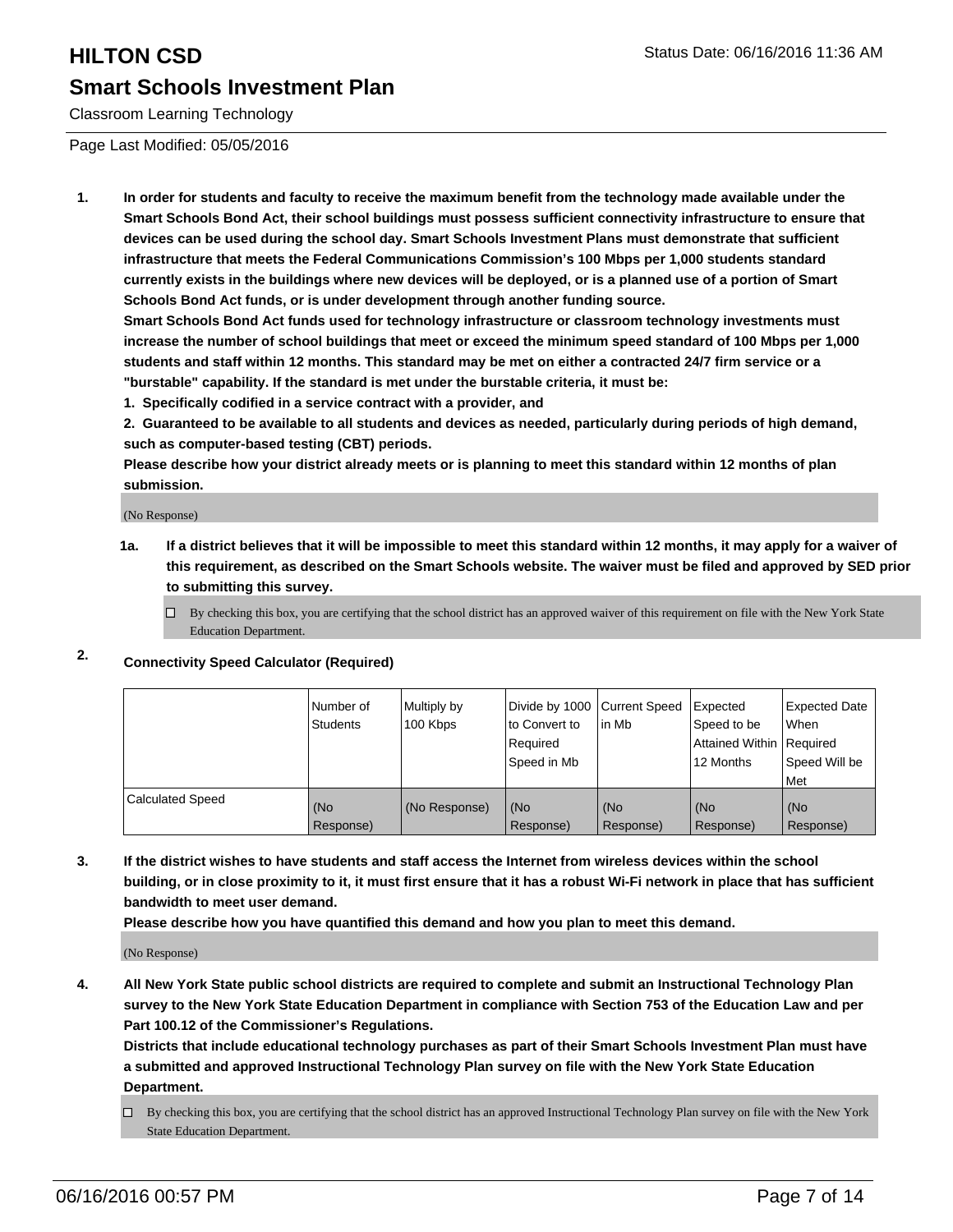Classroom Learning Technology

#### Page Last Modified: 05/05/2016

**5. Describe the devices you intend to purchase and their compatibility with existing or planned platforms or systems. Specifically address the adequacy of each facility's electrical, HVAC and other infrastructure necessary to install and support the operation of the planned technology.**

(No Response)

- **6. Describe how the proposed technology purchases will:**
	- **> enhance differentiated instruction;**
	- **> expand student learning inside and outside the classroom;**
	- **> benefit students with disabilities and English language learners; and**
	- **> contribute to the reduction of other learning gaps that have been identified within the district.**

**The expectation is that districts will place a priority on addressing the needs of students who struggle to succeed in a rigorous curriculum. Responses in this section should specifically address this concern and align with the district's Instructional Technology Plan (in particular Question 2 of E. Curriculum and Instruction: "Does the district's instructional technology plan address the needs of students with disabilities to ensure equitable access to instruction, materials and assessments?" and Question 3 of the same section: "Does the district's instructional technology plan address the provision of assistive technology specifically for students with disabilities to ensure access to and participation in the general curriculum?"**

(No Response)

**7. Where appropriate, briefly describe how the proposed technology purchases will enhance ongoing communication with parents and other stakeholders and help the district facilitate technology-based regional partnerships, including distance learning and other efforts.**

(No Response)

**8. Describe the district's plan to provide professional development to ensure that administrators, teachers and staff can employ the technology purchased to enhance instruction successfully.**

**Note: This response should be aligned and expanded upon in accordance with your district's response to Question 1 of F. Professional Development of your Instructional Technology Plan: "Please provide a summary of professional development offered to teachers and staff, for the time period covered by this plan, to support technology to enhance teaching and learning. Please include topics, audience and method of delivery within your summary."**

(No Response)

- **9. Districts must contact the SUNY/CUNY teacher preparation program that supplies the largest number of the district's new teachers to request advice on innovative uses and best practices at the intersection of pedagogy and educational technology.**
	- $\Box$  By checking this box, you certify that you have contacted the SUNY/CUNY teacher preparation program that supplies the largest number of your new teachers to request advice on these issues.
- **10. A district whose Smart Schools Investment Plan proposes the purchase of technology devices and other hardware must account for nonpublic schools in the district.**

**Are there nonpublic schools within your school district?**

Yes  $\hfill \square$  No

**11. Nonpublic Classroom Technology Loan Calculator**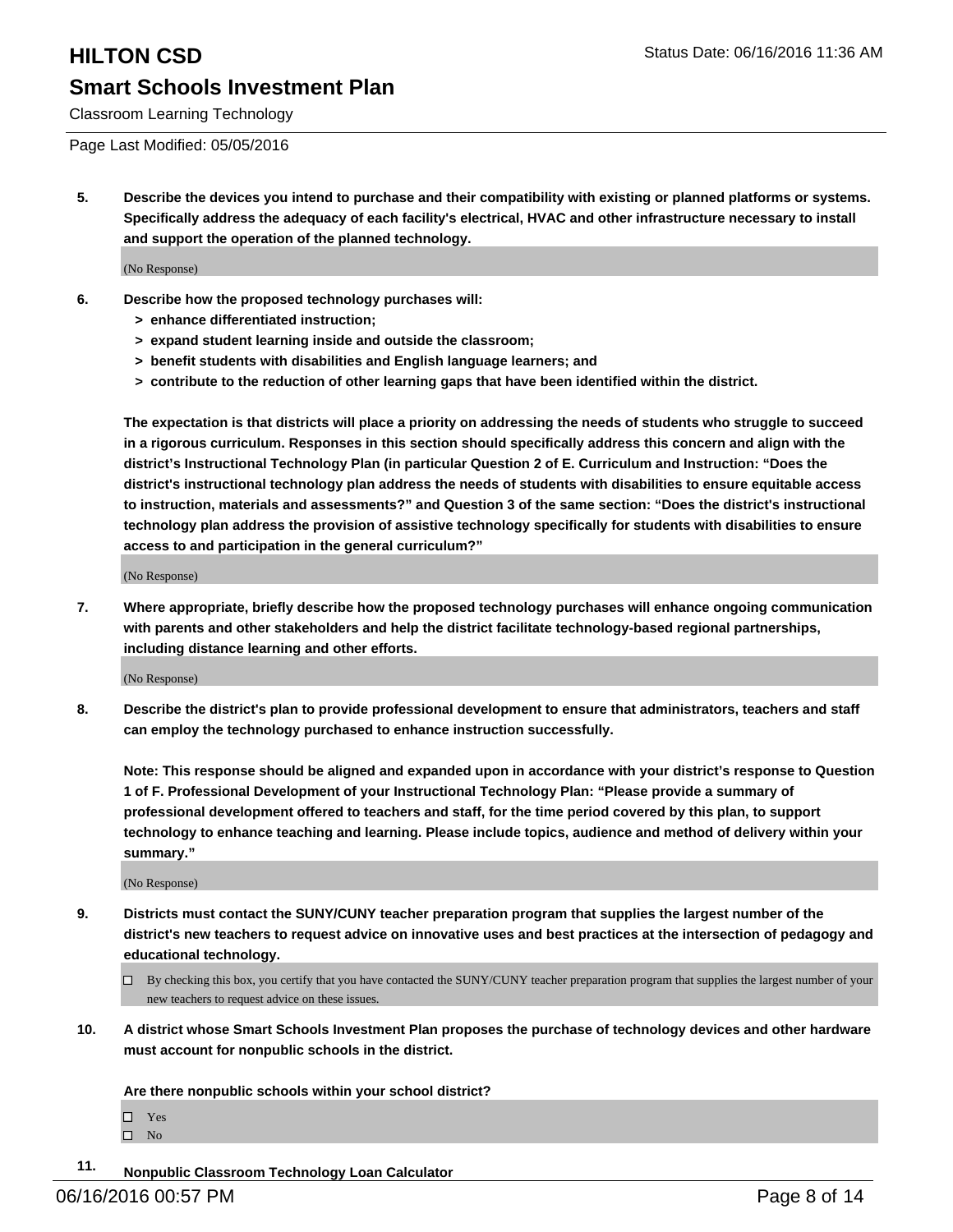# **HILTON CSD Status Date: 06/16/2016 11:36 AM Smart Schools Investment Plan**

Classroom Learning Technology

Page Last Modified: 05/05/2016

**The Smart Schools Bond Act provides that any Classroom Learning Technology purchases made using Smart Schools funds shall be lent, upon request, to nonpublic schools in the district. However, no school district shall be required to loan technology in amounts greater than the total obtained and spent on technology pursuant to the Smart Schools Bond Act and the value of such loan may not exceed the total of \$250 multiplied by the nonpublic school enrollment in the base year at the time of enactment.**

**See:**

**http://www.p12.nysed.gov/mgtserv/smart\_schools/docs/Smart\_Schools\_Bond\_Act\_Guidance\_04.27.15\_Final.pdf.**

|                                     | 1. Classroom<br>Technology<br>Sub-allocation                                                  | 2. Public<br>Enrollment<br>$(2014 - 15)$ | l 3. Nonpublic<br>l Enrollment<br>$(2014 - 15)$ | l 4. Sum of<br>Public and<br>l Nonpublic<br><b>Enrollment</b> | 15. Total Per<br>Pupil Sub-<br>lallocation | 6. Total<br>Nonpublic Loan  <br>Amount |
|-------------------------------------|-----------------------------------------------------------------------------------------------|------------------------------------------|-------------------------------------------------|---------------------------------------------------------------|--------------------------------------------|----------------------------------------|
| Calculated Nonpublic Loan<br>Amount | (No Response)   (No Response)   (No Response)   (No Response)   (No Response)   (No Response) |                                          |                                                 |                                                               |                                            |                                        |

**12. To ensure the sustainability of technology purchases made with Smart Schools funds, districts must demonstrate a long-term plan to maintain and replace technology purchases supported by Smart Schools Bond Act funds. This sustainability plan shall demonstrate a district's capacity to support recurring costs of use that are ineligible for Smart Schools Bond Act funding such as device maintenance, technical support, Internet and wireless fees, maintenance of hotspots, staff professional development, building maintenance and the replacement of incidental items. Further, such a sustainability plan shall include a long-term plan for the replacement of purchased devices and equipment at the end of their useful life with other funding sources.**

 $\Box$  By checking this box, you certify that the district has a sustainability plan as described above.

**13. Districts must ensure that devices purchased with Smart Schools Bond funds will be distributed, prepared for use, maintained and supported appropriately. Districts must maintain detailed device inventories in accordance with generally accepted accounting principles.**

 $\Box$  By checking this box, you certify that the district has a distribution and inventory management plan and system in place.

**14. If you are submitting an allocation for Classroom Learning Technology complete this table. Note that the calculated Total at the bottom of the table must equal the Total allocation for this category that you entered in the SSIP Overview overall budget.**

|                         | Sub-Allocation |
|-------------------------|----------------|
| Interactive Whiteboards | (No Response)  |
| Computer Servers        | (No Response)  |
| Desktop Computers       | (No Response)  |
| Laptop Computers        | (No Response)  |
| <b>Tablet Computers</b> | (No Response)  |
| Other Costs             | (No Response)  |
| <b>Totals:</b>          |                |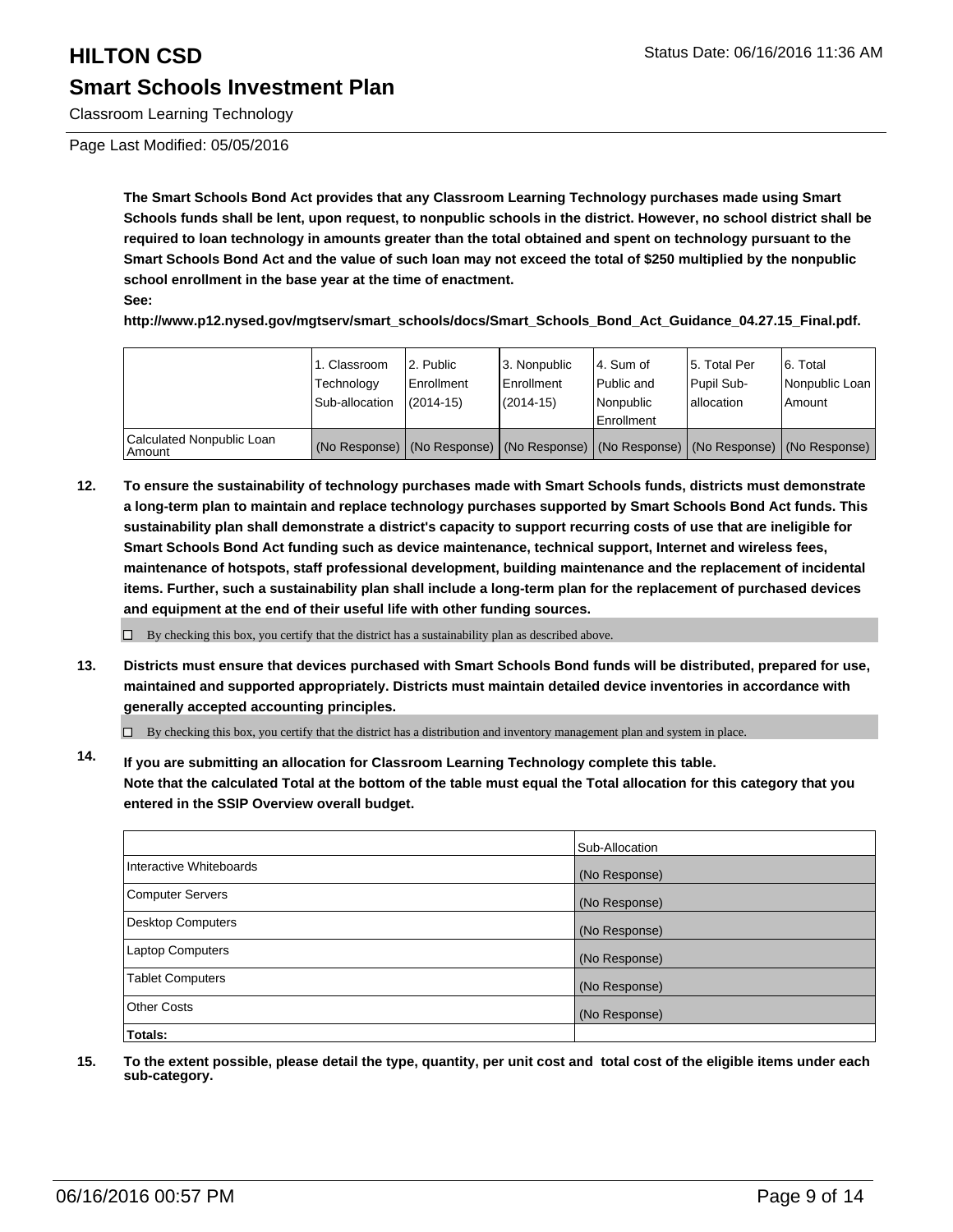Classroom Learning Technology

Page Last Modified: 05/05/2016

| Select the allowable expenditure | Iltem to be Purchased | l Quantitv    | Cost per Item | <b>Total Cost</b> |
|----------------------------------|-----------------------|---------------|---------------|-------------------|
| type.                            |                       |               |               |                   |
| Repeat to add another item under |                       |               |               |                   |
| each type.                       |                       |               |               |                   |
| (No Response)                    | (No Response)         | (No Response) | (No Response) | (No Response)     |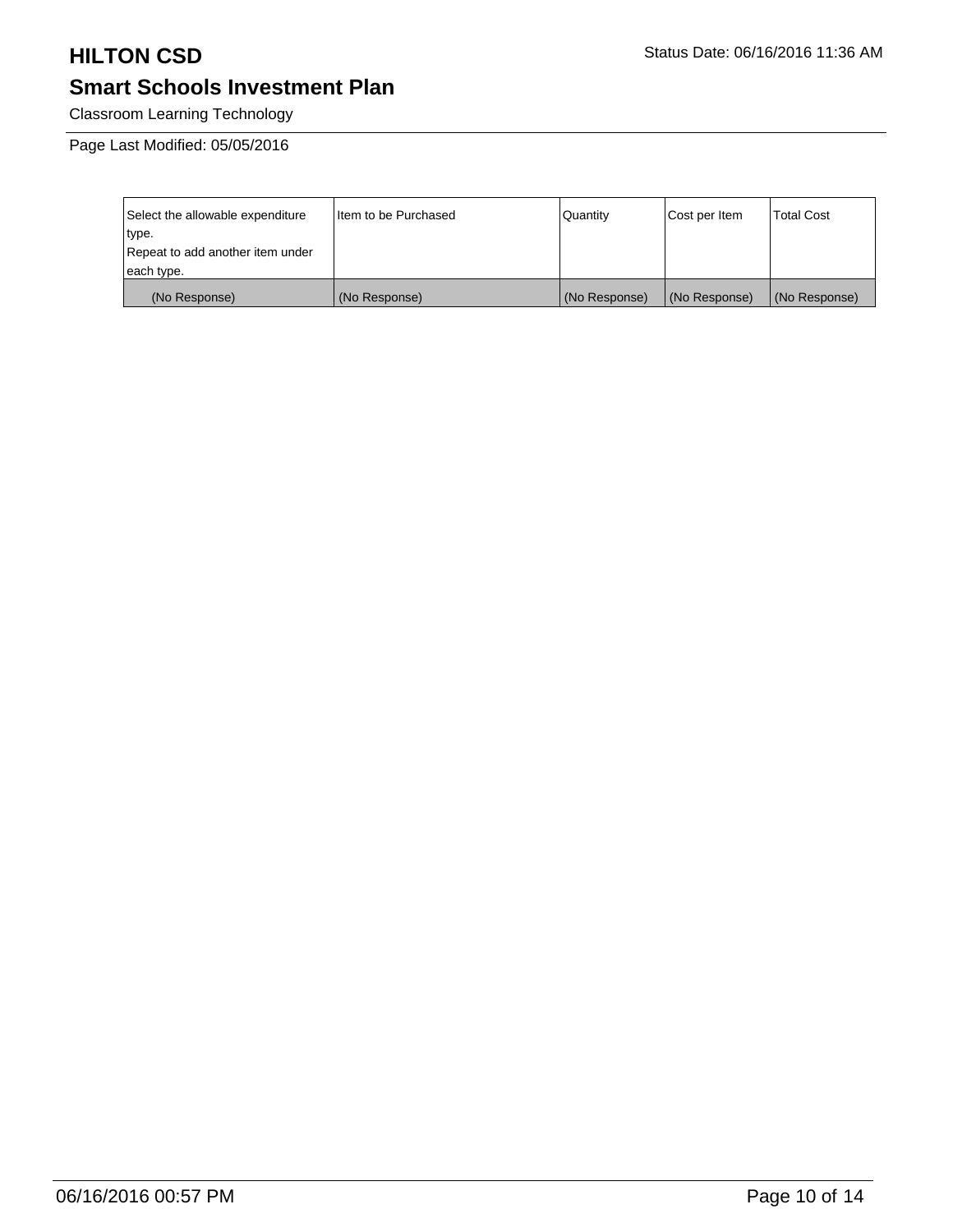Pre-Kindergarten Classrooms

Page Last Modified: 05/05/2016

**1. Provide information regarding how and where the district is currently serving pre-kindergarten students and justify the need for additional space with enrollment projections over 3 years.**

(No Response)

- **2. Describe the district's plan to construct, enhance or modernize education facilities to accommodate prekindergarten programs. Such plans must include:**
	- **Specific descriptions of what the district intends to do to each space;**
	- **An affirmation that pre-kindergarten classrooms will contain a minimum of 900 square feet per classroom;**
	- **The number of classrooms involved;**
	- **The approximate construction costs per classroom; and**
	- **Confirmation that the space is district-owned or has a long-term lease that exceeds the probable useful life of the improvements.**

(No Response)

**3. Smart Schools Bond Act funds may only be used for capital construction costs. Describe the type and amount of additional funds that will be required to support ineligible ongoing costs (e.g. instruction, supplies) associated with any additional pre-kindergarten classrooms that the district plans to add.**

(No Response)

**4. All plans and specifications for the erection, repair, enlargement or remodeling of school buildings in any public school district in the State must be reviewed and approved by the Commissioner. Districts that plan capital projects using their Smart Schools Bond Act funds will undergo a Preliminary Review Process by the Office of Facilities Planning.**

| Project Number |  |
|----------------|--|
| (No Response)  |  |

**5. If you have made an allocation for Pre-Kindergarten Classrooms, complete this table.**

**Note that the calculated Total at the bottom of the table must equal the Total allocation for this category that you entered in the SSIP Overview overall budget.**

|                                          | Sub-Allocation |
|------------------------------------------|----------------|
| Construct Pre-K Classrooms               | (No Response)  |
| Enhance/Modernize Educational Facilities | (No Response)  |
| Other Costs                              | (No Response)  |
| Totals:                                  |                |

| Select the allowable expenditure | litem to be purchased | Quantity      | Cost per Item | <b>Total Cost</b> |
|----------------------------------|-----------------------|---------------|---------------|-------------------|
| type.                            |                       |               |               |                   |
| Repeat to add another item under |                       |               |               |                   |
| each type.                       |                       |               |               |                   |
| (No Response)                    | (No Response)         | (No Response) | (No Response) | (No Response)     |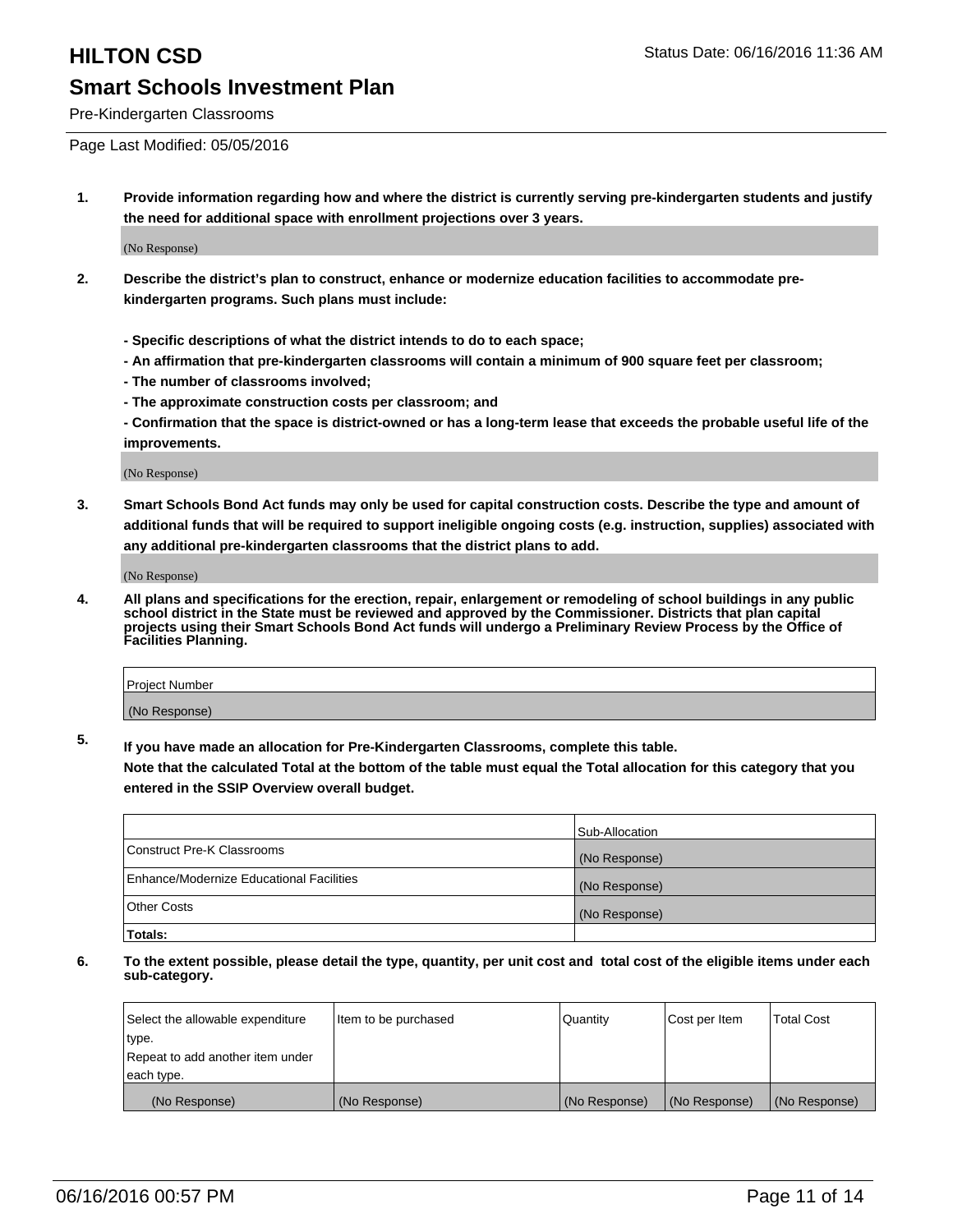Replace Transportable Classrooms

Page Last Modified: 05/05/2016

**1. Describe the district's plan to construct, enhance or modernize education facilities to provide high-quality instructional space by replacing transportable classrooms.**

(No Response)

**2. All plans and specifications for the erection, repair, enlargement or remodeling of school buildings in any public school district in the State must be reviewed and approved by the Commissioner. Districts that plan capital projects using their Smart Schools Bond Act funds will undergo a Preliminary Review Process by the Office of Facilities Planning.**

| <b>Project Number</b> |  |
|-----------------------|--|
| (No Response)         |  |

**3. For large projects that seek to blend Smart Schools Bond Act dollars with other funds, please note that Smart Schools Bond Act funds can be allocated on a pro rata basis depending on the number of new classrooms built that directly replace transportable classroom units.**

**If a district seeks to blend Smart Schools Bond Act dollars with other funds describe below what other funds are being used and what portion of the money will be Smart Schools Bond Act funds.**

(No Response)

**4. If you have made an allocation for Replace Transportable Classrooms, complete this table. Note that the calculated Total at the bottom of the table must equal the Total allocation for this category that you entered in the SSIP Overview overall budget.**

|                                                | Sub-Allocation |
|------------------------------------------------|----------------|
| Construct New Instructional Space              | (No Response)  |
| Enhance/Modernize Existing Instructional Space | (No Response)  |
| <b>Other Costs</b>                             | (No Response)  |
| Totals:                                        |                |

| Select the allowable expenditure | Item to be purchased | <b>Quantity</b> | Cost per Item | <b>Total Cost</b> |
|----------------------------------|----------------------|-----------------|---------------|-------------------|
| type.                            |                      |                 |               |                   |
| Repeat to add another item under |                      |                 |               |                   |
| each type.                       |                      |                 |               |                   |
| (No Response)                    | (No Response)        | (No Response)   | (No Response) | (No Response)     |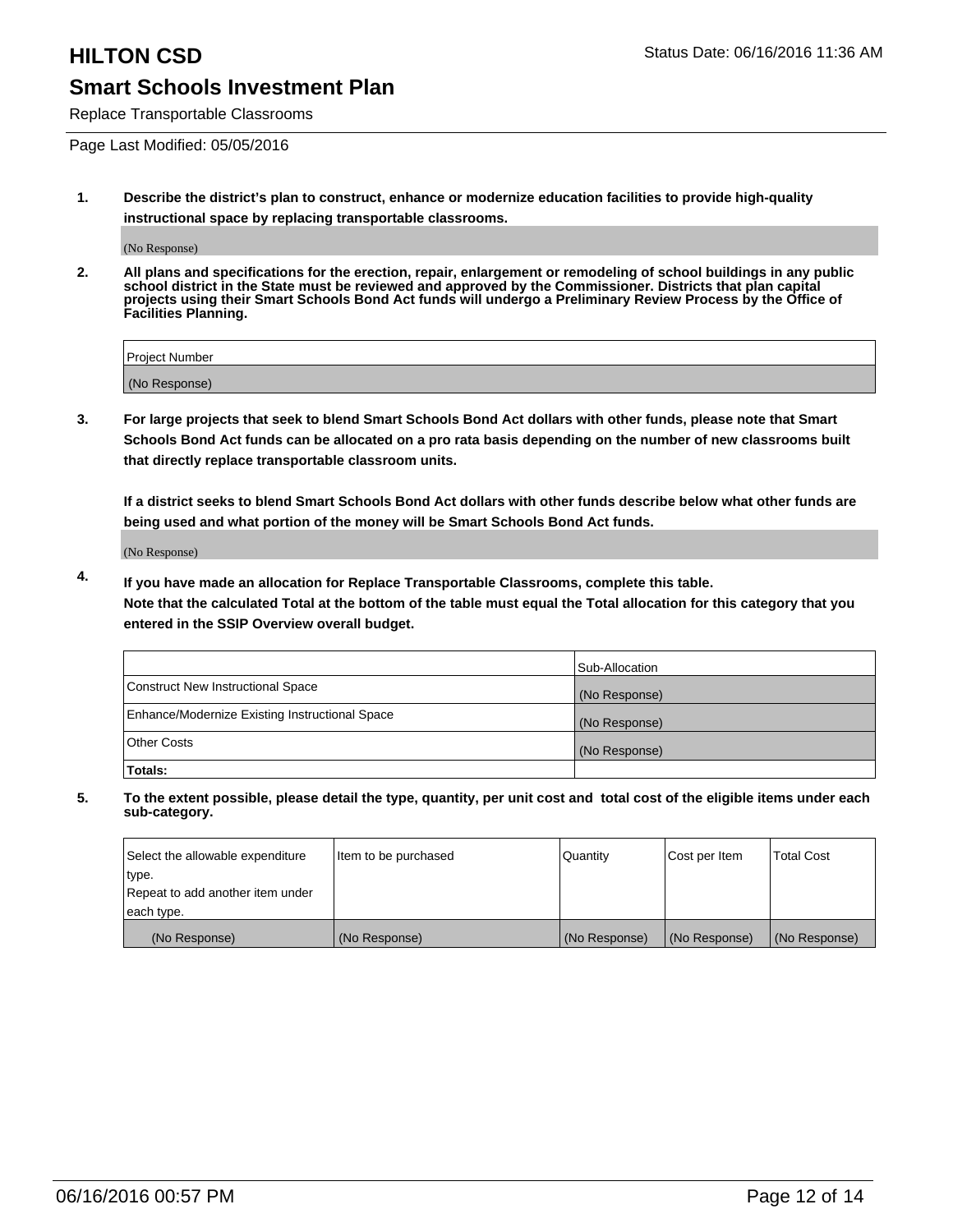# **HILTON CSD Status Date: 06/16/2016 11:36 AM Smart Schools Investment Plan**

High-Tech Security Features

Page Last Modified: 06/15/2016

#### **1. Describe how you intend to use Smart Schools Bond Act funds to install high-tech security features in school buildings and on school campuses.**

Hilton CSD intends to utilize the Smart Schools Bond funding to assess and upgrade entrances and exits to schools as appropriate. We intend to implement a visitor management system in each school and use funds to increase video coverage and HD video storage capacity for archiving. The district also intends to install a Voice over IP (VoIP) phone solution. This solution will allow security personnel to communicate directly with all locations immediately and simultaneously via visual-only (silent) text and voice messaging, depending on the level of security needed. VoIP adds additional security features that aren't available with our current communication infrastructure, including an end station with a dedicated button that will open a speaker phone conference call directly with the Security Department and other key security personnel in an emergency situation. With VoIP all stakeholders are instantly reachable at all times.

**2. All plans and specifications for the erection, repair, enlargement or remodeling of school buildings in any public school district in the State must be reviewed and approved by the Commissioner. Districts that plan capital projects using their Smart Schools Bond Act funds will undergo a Preliminary Review Process by the Office of Facilities Planning.** 

| <b>Project Number</b> |  |
|-----------------------|--|
| 261101-06-7999-004    |  |

- **3. Was your project deemed eligible for streamlined Review?**
	- Yes **☑** No
- **4. Include the name and license number of the architect or engineer of record.**

| <b>Name</b>   | License Number |
|---------------|----------------|
| (No Response) | (No Response)  |

**5. If you have made an allocation for High-Tech Security Features, complete this table. Note that the calculated Total at the bottom of the table must equal the Total allocation for this category that you entered in the SSIP Overview overall budget.**

|                                                      | Sub-Allocation |
|------------------------------------------------------|----------------|
| Capital-Intensive Security Project (Standard Review) | 941,817        |
| <b>Electronic Security System</b>                    | $\Omega$       |
| <b>Entry Control System</b>                          | $\Omega$       |
| Approved Door Hardening Project                      | $\Omega$       |
| <b>Other Costs</b>                                   | l O            |
| Totals:                                              | 941,817.00     |

| Select the allowable expenditure | Item to be purchased | Quantity      | Cost per Item | <b>Total Cost</b> |
|----------------------------------|----------------------|---------------|---------------|-------------------|
| type.                            |                      |               |               |                   |
| Repeat to add another item under |                      |               |               |                   |
| each type.                       |                      |               |               |                   |
| (No Response)                    | (No Response)        | (No Response) | (No Response) | (No Response)     |